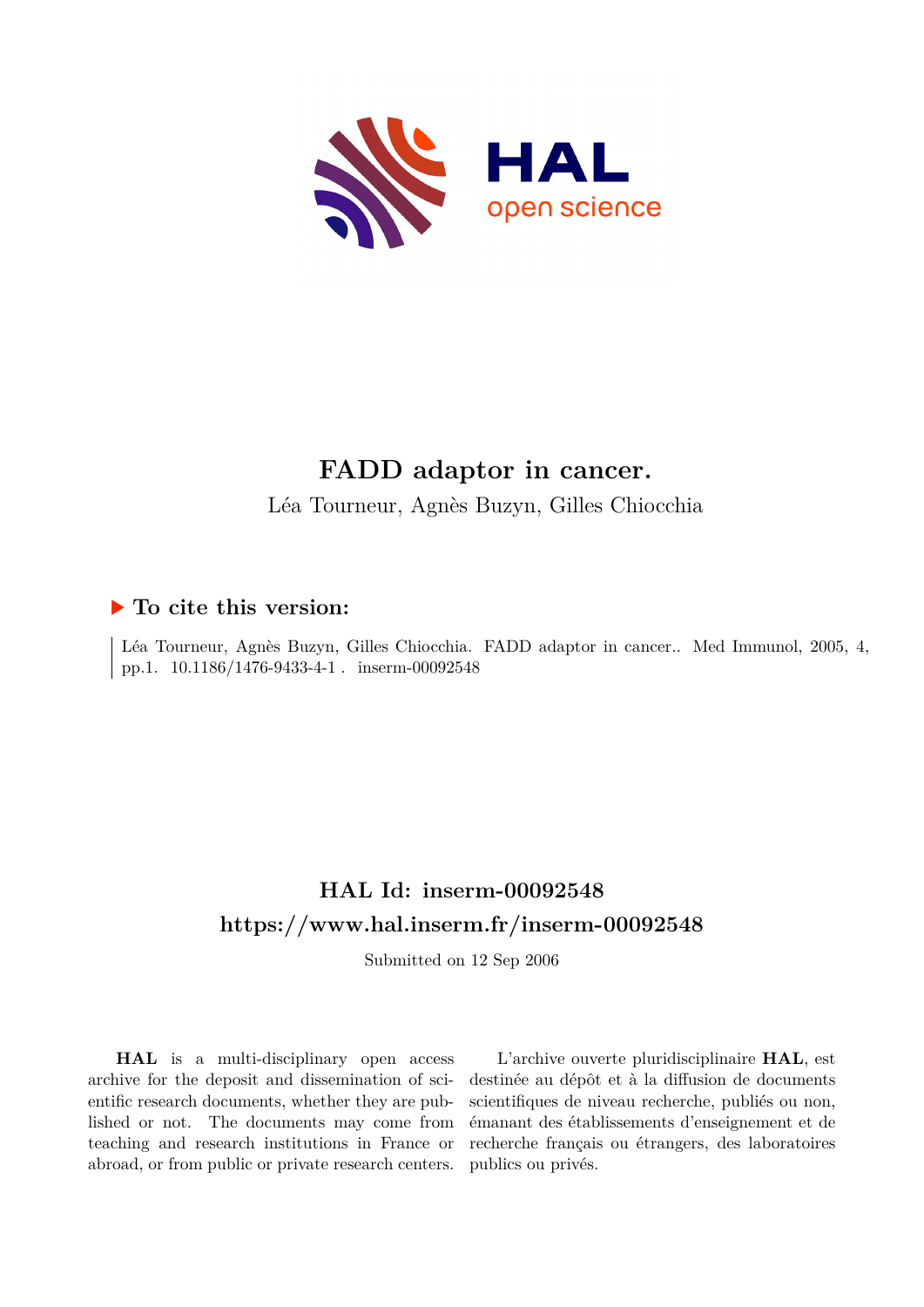## Review **[Open Access](http://www.biomedcentral.com/info/about/charter/) FADD adaptor in cancer** Léa Tourneur<sup>1</sup>, Agnès Buzyn<sup>1,2</sup> and Gilles Chiocchia<sup>\*1</sup>

Address: <sup>1</sup>Département d'Immunologie, Institut Cochin, INSERM U 567, CNRS UMR 8104, IFR 116, Université René Descartes, Paris V, Paris, France and <sup>2</sup>Service d'Hématologie Adultes, Hôpital Necker-Enfants Malades, Paris, France

Email: Léa Tourneur - tourneur@cochin.inserm.fr; Agnès Buzyn - buzyn@cochin.inserm.fr; Gilles Chiocchia\* - chiocchia@cochin.inserm.fr \* Corresponding author

Published: 17 February 2005

*Medical Immunology* 2005, **4**:1 doi:10.1186/1476-9433-4-1

[This article is available from: http://www.medimmunol.com/content/4/1/1](http://www.medimmunol.com/content/4/1/1)

© 2005 Tourneur et al; licensee BioMed Central Ltd.

This is an Open Access article distributed under the terms of the Creative Commons Attribution License [\(http://creativecommons.org/licenses/by/2.0\)](http://creativecommons.org/licenses/by/2.0), which permits unrestricted use, distribution, and reproduction in any medium, provided the original work is properly cited.

Received: 31 January 2005 Accepted: 17 February 2005

#### **Abstract**

FADD (Fas Associated protein with Death Domain) is a key adaptor molecule transmitting the death signal mediated by death receptors. In addition, this multiple functional protein is implicated in survival/proliferation and cell cycle progression. FADD functions are regulated via cellular sublocalization, protein phosphorylation, and inhibitory molecules. In the present review, we focus on the role of the FADD adaptor in cancer. Increasing evidence shows that defects in FADD protein expression are associated with tumor progression both in mice and humans. Better knowledge of the mechanisms leading to regulation of FADD functions will improve understanding of tumor growth and the immune escape mechanisms, and could open a new field for therapeutic interventions.

#### **The FADD molecule**

The FADD gene is located on chromosome 11q13.3 in humans and 7 in mice [1]. Mutations in the FADD gene containing locus are frequently observed in human malignancies [2]. For instance, the 11q13 region contains the fibroblast growth factor 3 and 4 genes which are coamplified in melanoma. It also includes the multiple endocrine neoplasia I gene whose mutation leads to tumor development of several endocrine glands including thyroid. Moreover, two genes implicated in leukemia are found in this locus: NUMA1 which is translocated in acute promyelocytic leukemia, and BCL1 which is located very close to the FADD gene and is mutated in B-cell leukemia/lymphoma. Although FADD has a central role in multiple receptor-induced cell death as discussed hereafter, no mutation of the FADD gene itself has been reported so far.

Human and mouse FADD genes have the same quite simple organization consisting of two exons (286 bp and 341 bp in humans; 332 bp and 286 bp in mice) separated by a unique intron of approximately 2 kb. Interestingly, no cap site was reported on the human FADD mRNA [1], suggesting a particular regulation of FADD mRNA translation, although this topic has not been further investigated.

Human and mouse FADD proteins are very similar (Figure 1). They consist of 208 and 205 amino acids (AA) respectively, and share 80% similarity and 68% identity [3]. FADD mRNA and protein are almost ubiquitously expressed in fetal and adult tissues, both in humans and mice [4]. Two domains are particularly well conserved between species: the death domain (DD) at the COOHterminus of the protein, and the death effector domain (DED) at the NH2-terminus of the protein [5,6]. Both domains play a crucial role in transducing the apoptotic signal mediated by death receptors. Furthermore, a single serine (Ser) phosphorylation site essential for determining cell cycle progression is conserved in both species (human Ser 194 [7] and mouse Ser 191 [8]).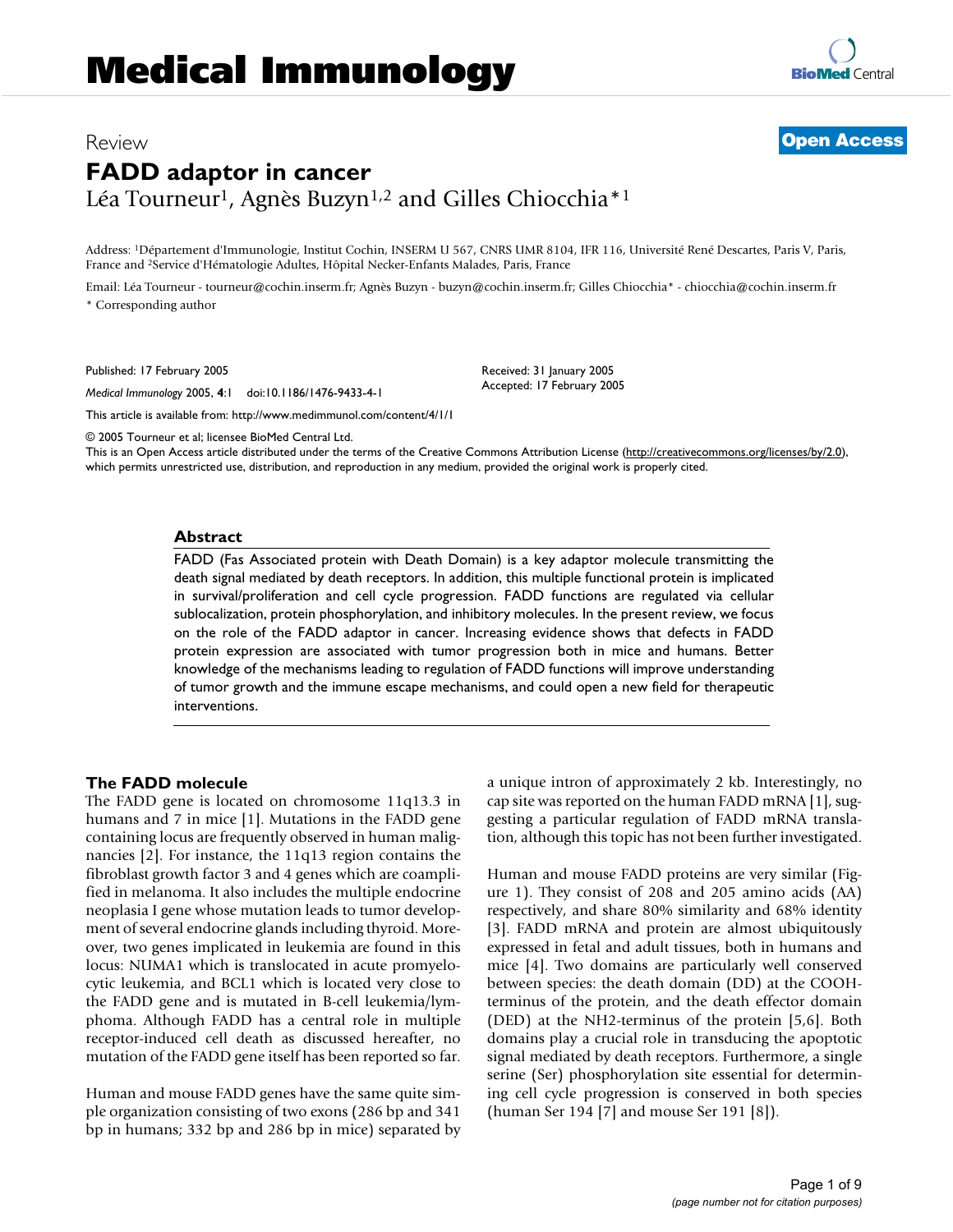

#### **Figure 1**

**Human and mouse FADD protein.** Amino acids (AA) corresponding to the human FADD protein are marked in black, whereas AA corresponding to the mouse FADD protein are marked in grey. The death domain (DD) and death effector domain (DED) are essential for interaction with death receptors and transmission of the apoptotic signal. Human nuclear export sequence (NES in red) and nuclear localization sequence (NLS in blue) determine localization of the protein in the cytoplasm and the nucleus, which are associated with cell death and survival functions of the FADD protein, respectively. Human Ser 194 and mouse Ser 191 phosphorylation site (in purple) have a crucial role in survival/proliferation and cell cycle progression.

Since the first role ascribed to FADD was to transmit apoptotic signals through its interaction with death receptors expressed at the cell membrane, it was assumed that FADD protein was exclusively localized in the cytoplasm of the cell. However, a nuclear localization sequence (NLS) and a nuclear export sequence (NES) were recently identified in the human FADD protein (Figure 1), and account for FADD protein expression in the nucleus and the cytoplasm of the cell, respectively [9]. The vast majority of the reports on FADD focused on the cytoplasmic FADD protein because of its pro-apoptotic function. In contrast, the role of the nuclear FADD is much more mysterious. It was recently reported that FADD expression in the nucleus protects cells from apoptosis, but the mechanism implicated in this survival function has not been investigated [9]. On the other hand, it has been shown that FADD could interact within the nucleus of adherent cells with the methyl-CpG binding domain protein 4 (MBD4) [10]. MBD4 is a GT mismatch repairing protein. Association between MBD4 and FADD within the nucleus could couple MBD4-mediated genome surveillance with FADD-mediated cell death. Thus, nuclear FADD could perhaps have a pro-apoptotic function, at least in response to DNA-damaging agents.

#### **Functions of the FADD protein** *An essential molecule for embryonic development*

The essential role of the FADD molecule was highlighted by generating FADD mutant null mice [11,12]. Indeed, FADD knockout mice were not viable. FADD null embryos died *in utero* at day 12.5 of development, due to underdevelopment, abdominal hemorrhage, and cardiac failure. Moreover, FADD loss of function did not result in a lymphoproliferative disorder as observed in viable Fas mutant mice [13,14]. These results indicated that in addition to its well known role in cell death, FADD was also implicated in survival/proliferation of some cell types.

#### *A main death transducer for DD-containing receptors*

FADD is the main signal transducing intermediate adaptor molecule of several death receptors including Fas, TNF-R1 (tumor necrosis factor receptor 1), DR3 (death receptor 3), TRAIL-R1 (TNF-related apoptosis-inducing ligand, DR4), and TRAIL-R2 (DR5) [4,11,12,15]. All these receptors possess, in their intra-cytoplasmic tail, a DD homologous to the DD of FADD allowing FADD recruitment to the activated receptor. FADD can be recruited either directly to Fas and TRAIL-Rs (Figure [2](#page-3-0)A) or indirectly to TNF-R1 (Figure [2](#page-3-0)B). In the latter case, FADD is recruited via another DD-containing adaptor molecule (TRADD, TNF receptor-associated protein with DD). Next, FADD recruits DED-containing initiator pro-caspase 8 or 10 through DED/DED interactions [16-18], thus forming the death-inducing signaling complex (DISC) [19]. Autoprocessing of initiator pro-caspase leads to activation of effective caspases which cleave intracellular substrates, causing the apoptotic death of the cell [20,21].

Control of FADD recruitment to the DISC can occur following several mechanisms depending on the cell type and the death receptor [22]. The best characterized death receptor signaling inhibitors are DED-containing viral and cellular FLICE-inhibitory proteins (v-FLIPs and c-FLIPs, respectively) [23,24]. Inhibition of Fas-, TNF-R1-, and TRAIL-Rs-induced apoptosis by endogenous FLIPs results from binding of the c-FLIPs to the DED of FADD,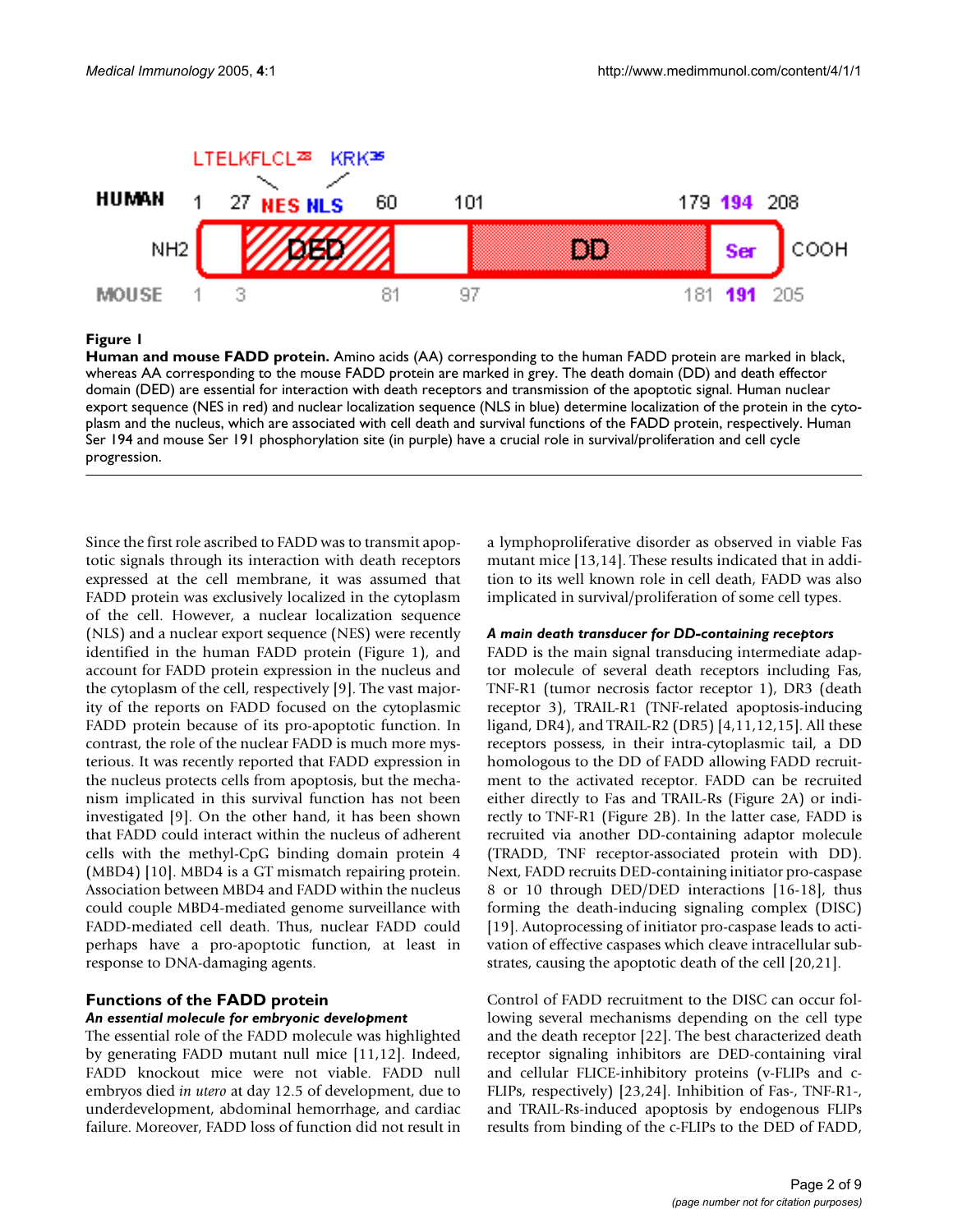<span id="page-3-0"></span>

#### Figure 2

**Apoptosis mediated by death receptors requires the FADD adaptor molecule. (A)** Engagement of a Fas ligand trimer on a trimer of Fas leads to FADD adaptor molecule recruitment through homotypic DD interactions. FADD next binds initiator pro-caspase through DED interactions. This Fas/FADD/pro-caspase complex forms the Fas death-inducing signaling complex (DISC) since initiator pro-caspase activates a caspase cascade resulting in apoptotic death of the cell. Alternatively, c-FLIPs can promote cell survival by interacting with FADD through their respective DED, thus hindering recruitment and activation of initiator pro-caspase. **(B)** Signaling mediated by TNF-R1 implicates formation of two sequential complexes [61]. The complex I (in blue) contains the TNF-R1, the adaptor TRADD, the receptor interacting kinase (RIP), and the TNF-receptor associated factor 2 (TRAF2). It assemblies rapidly following TNF- $\alpha$  stimulation and activates the NF-kB pathway which in turn induces expression of survival genes, including c-FLIP. Later on, complex I dissociates from the TNF-R1 and is internalized. FADD can then bind the liberated DD of TRADD and recruits initiator pro-caspase, forming complex II (in red) which is cytoplasmic. Activation of initiator pro-caspase 8/10 in complex II results in apoptosis of the cell. Red box: DD; hatched red box: DED.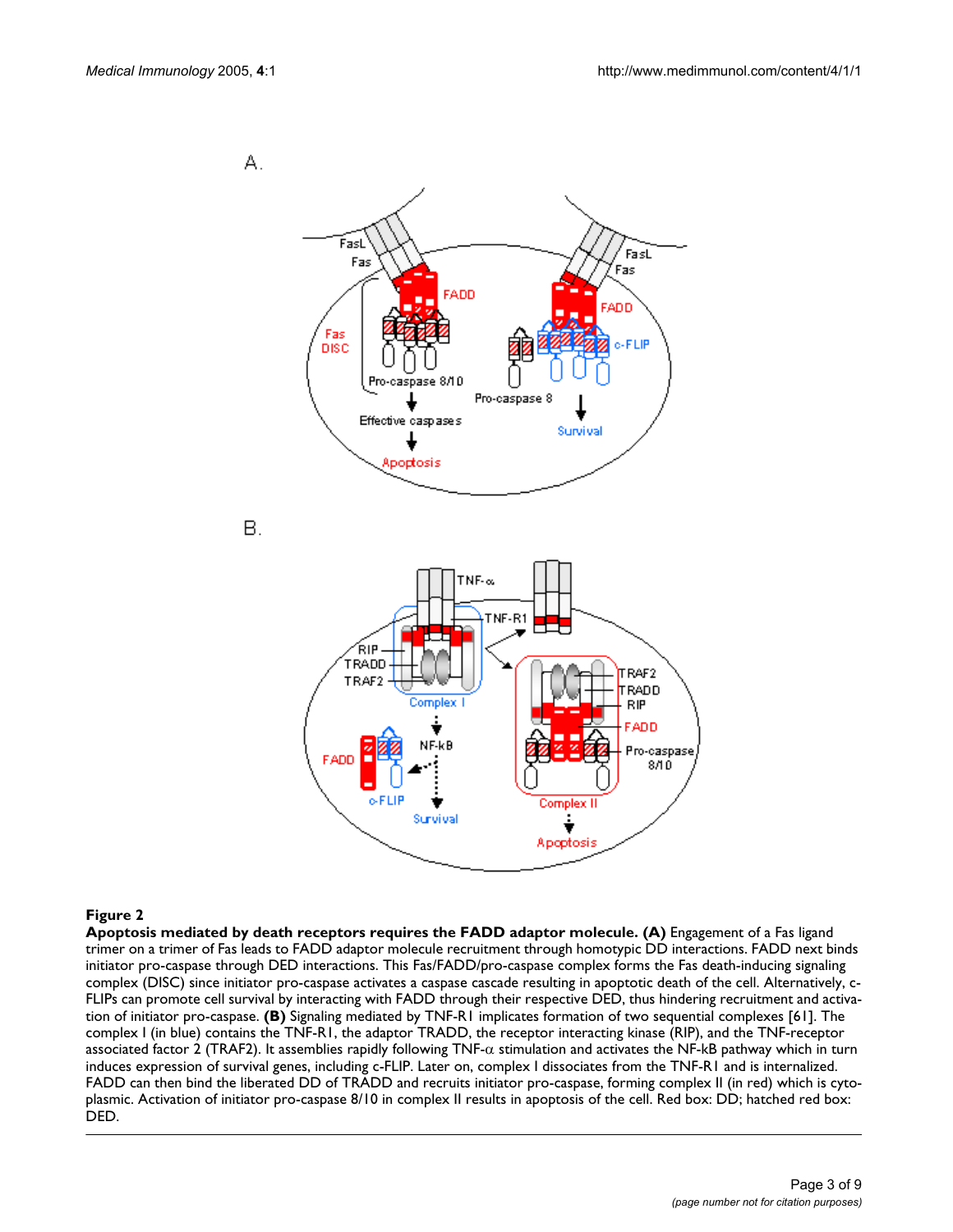thus hindering pro-caspase 8 activation (Figure [2](#page-3-0)A). Similarly, v-FLIPs inhibit apoptosis mediated by death receptors either by binding to FADD and blocking pro-caspase 8 processing, or by binding to pro-caspase 8 and inhibiting FADD interaction. Therefore, equilibrium between FADD and the expression of its inhibitors determines the outcome of the death receptor-stimulated cell, i.e. apoptosis or survival.

All the main death receptors described up to now require FADD adaptor for transmitting their apoptotic signal. Consequently, FADD is a central protein that controls multiple essential cellular processes including cellular homeostasis and elimination of pathological cells, particularly during the course of an immune response.

#### *Death receptor independent FADD induced apoptosis*

Formation of cytoplasmic death effector filaments (DEF) by oligomerization of DED-containing proteins, including FADD, is responsible for death receptor independent cellular apoptosis [25]. Indeed, FADD over-expression by itself is known to induce cell death through DEF formation that recruits and activates pro-caspase 8. However, the existence of DEF has not been established *in vivo*, and increasing evidences suggest that DEF could be artefactual structures resulting from protein over-expression. As a consequence, the ability of endogenous FADD to aggregate and form DEF in normal situation should be reconsidered.

#### *Functions in proliferation and cell cycle progression*

Beside being a main death adaptor molecule, FADD is also required for T cell proliferation. The first evidence of this property of FADD came from observations made in chimeric FADD knockout mice. Five-week-old chimeric FADD-/- mice presented a lack of thymocytes compared to wild type animals, with few or no CD4+ CD8+ double positive thymocytes remaining [12]. Moreover, several groups have demonstrated that FADD deficiency in peripheral T lymphocytes resulted in an inhibition of mitogeninduced T cell proliferation [12,26-30]. The mechanism leading to FADD-dependent T cell proliferation did not involve the early events associated with cell proliferation since expression level and functionality of the IL-2 receptor, level of IL-2 secretion, mobilization of intracellular calcium, and activation of NF-kB, p38-MAPK, and p44/ 42-MAPK appeared normal in FADD-/- T lymphocytes [12,29,30]. Recent data showed that FADD-/- T lymphocytes entered the cell cycle upon mitogenic stimulation, but died during progression through the cell cycle [30]. Therefore, lack of proliferation of FADD-deficient T cells results from defective survival associated with progression through the cell cycle rather than defective activation. Up to now, the molecular pathway implicated in FADD-mediated survival of lymphocytes has not been described.

In addition to impairing survival during cell division, FADD deficiency also leads to a dysregulation of the cell cycle machinery [31]. The pattern of expression of molecules implicated in both G1/S and G2/M transitions was aberrant in FADD-/- lymphocytes, resulting in spontaneous entry and progression through the cell cycle of 10% of freshly isolated FADD-/- T cells (as compared to less than 2% of wild type T cells) [31].

The mechanisms responsible for FADD regulation of cell cycle progression are not fully understood. However, the phosphorylation of the 194 human and 191 mouse Ser of the protein (Figure 1) has recently drawn attention. Indeed, human FADD was phosphorylated at Ser 194, by a still unidentified 70 kDa protein kinase, in cells arrested in G2/M, whereas it was unphosphorylated in G1/S [7]. Generation of FADD Ser 191 mutant mice confirmed that FADD phosphorylation is involved in proliferation *in vivo* [8]. Replacement of Ser 191 by an aspartic acid resulting in constitutive phosphorylation of the FADD protein led to abnormal development of FADD mutant mice that shared the same phenotype as FADD deficient mice [8], including few CD4+ CD8+ thymocytes and defective progression through the cell cycle [12,31].

Tumor cells are constantly cycling cells. Although it does not seem to directly affect the cell cycle progression, FADD phosphorylation at Ser 194 sensitizes these cells to reagents that induce G2/M arrest such as the Taxol anticancer drug [32]. In human prostate cancer cell lines, treatment with Taxol resulted in Ser 194 FADD phosphorylation and G2/M arrest [33]. Moreover, etoposide or cisplatin chemotherapeutic drug-induced apoptosis of these cells was enhanced by pretreatment with Taxol, a process that was inhibited by cellular over-expression of an unphosphorylable FADD mutant [33]. Therefore, tumor cells that express a Ser 194 FADD mutant that cannot be phosphorylated or are unable to phosphorylate FADD at this Ser position are expected to resist apoptosis induced by anticancer drugs that induce G2/M arrest, and to be insensitive to the synergistic effect of chemotherapy. Obviously, a lack of FADD expression will have the same consequences.

#### **Role in tumor development** *FADD as a tumor suppressor*

The role of the FADD adaptor in cancer was initially demonstrated by generating RAG-1 deficient transgenic mice that target expression of a FADD dominant negative mutant in lymphocytes. With age these mice developed thymic lymphoblastic lymphoma, whereas FADD+/+ RAG-1-/- mice did not [34]. Moreover, thymic lymphoblastic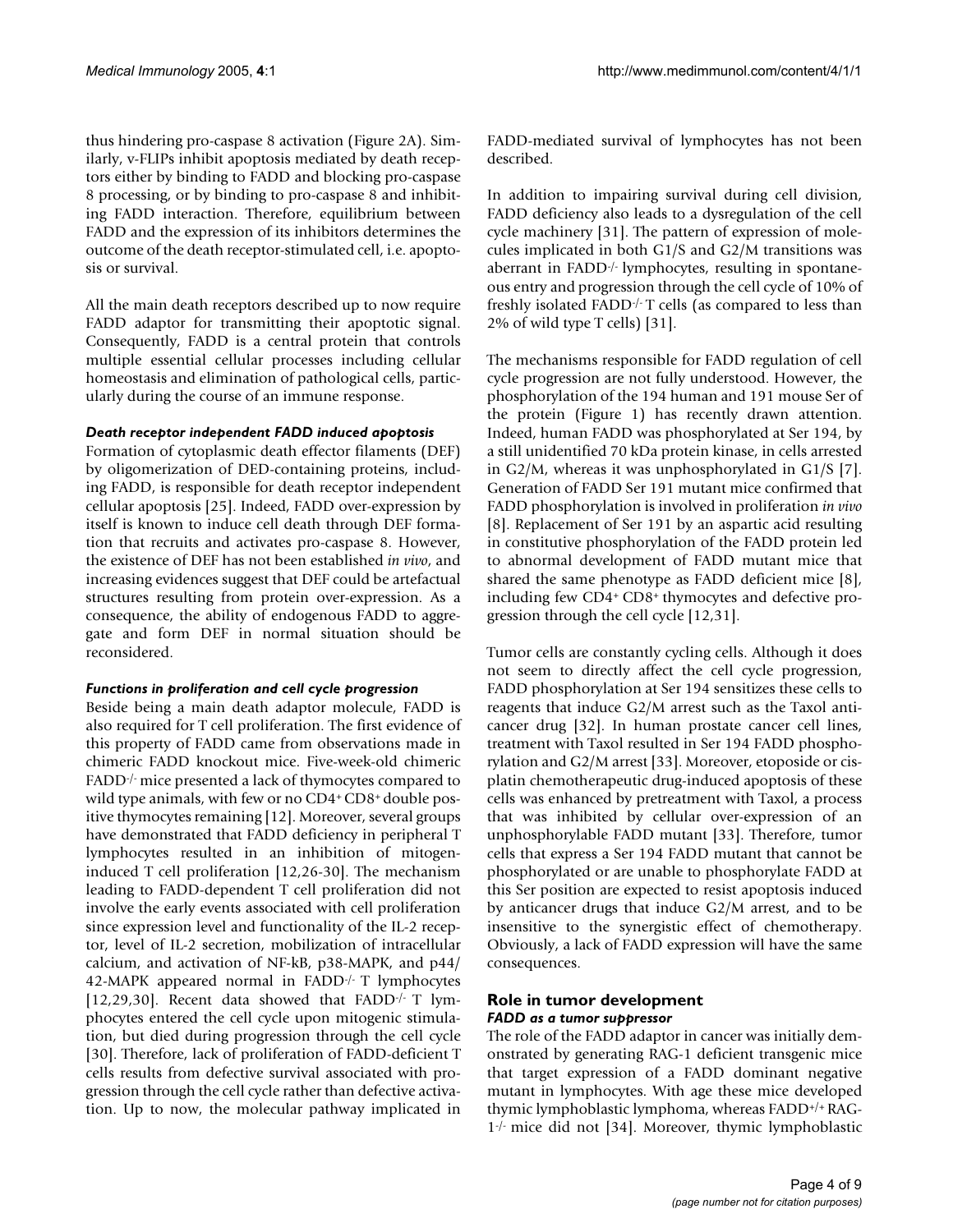lymphomas were never observed in FADD-/- RAG-1+/+ or FADD $\cdot$ / $\cdot$  RAG-1 $\cdot$ / $\cdot$  mice, demonstrating that absence of FADD expression was necessary but not sufficient to induce tumor development in this model [34]. These results were the first demonstration that FADD adaptor can act as a tumor suppressor *in vivo*.

Using a mouse model of thyroid adenoma/adenocarcinoma, we showed spontaneous disappearance of FADD protein expression during the course of tumor development [35]. The so called gsp transgenic mice expressed an oncogene specifically in thyroid follicular cells (TFC), and developed thyroid hyperplasia that eventually transformed into hyperfunctioning adenomas or adenocarcinomas around the age of 8 months [36]. The fact that gsp mice developed hyperfunctioning adenomas or adenocarcinomas belatedly suggested that oncogene expression conferred a predisposition but that an additional event was necessary for thyroid tumor development. We found that FADD protein was highly expressed in all non-pathological and in almost all hyperplastic thyroid glands from gsp mice. In contrast, thyroid adenoma/adenocarcinoma expressed low or no FADD protein [35]. These results raised the possibility that loss of FADD protein expression could be an additional event contributing to tumorigenesis, and suggested that FADD plays a role as a tumor suppressor.

We recently showed that absence of FADD protein expression in cancer cells is also a relevant phenomenon in human malignancies [37]. We looked for FADD protein expression in human acute myeloid leukemia (AML) cells. Leukemic cells of most AML patients are resistant to Fasmediated cell death despite expressing the Fas receptor [38] and/or the FasL molecule [39]. Moreover, chemotherapeutic drugs used for AML treatment can kill target cells via several mechanisms, including death receptorinduced apoptosis [40-43]. We performed a retrospective study of 70 consecutive patients with *de novo* AML treated homogeneously, and found that leukemic cells of 2/3 of patients at diagnosis expressed low or no FADD protein [37]. Moreover, in this cohort of patients, we showed that absent/low FADD protein expression in AML cells at diagnosis was a new independent prognostic factor for poor response to chemotherapy (in terms of complete remission rate, event free and overall survivals) [37]. Importantly, absent/low FADD protein expression in AML cells at diagnosis was a prognostic factor even for patients classified as standard- or good-risk AML cases by cytogenetic and molecular criteria [37]. As a consequence, this new prognostic factor is of clinical importance since it will allow early identification of patients with chemoresistant AML who could benefit from more intensive post-remission therapy.

### *Absence of FADD confers numerous advantages on cancer cells*

The fact that absence of FADD expression was found in different types of tumor cells both in mice and humans strongly suggested that absence of FADD contributed to tumor development. Indeed, lack of FADD protein can confer numerous advantages on pathological cells, which predominantly result in tumor survival/growth gain (Figure [3\)](#page-6-0).

#### *Immune escape and resistance to chemotherapy*

Fas, TRAIL-Rs, TNF-R1, DR3, and potentially other receptors use FADD adaptor for transmitting the death signal. Thus, absence of FADD expression in tumor cells must confer multiple resistance of these cells to death receptor cytotoxicity. In agreement with this assumption, we observed that FADD-/- TFC as well as FADD-/- AML cells were resistant to Fas- and TNF-α-mediated apoptosis [35], and unpublished data). Since cytotoxic tumor infiltrating lymphocytes (TIL) use, among other mechanisms, death receptor-mediated cell death to kill pathological cells, tumor cells lacking FADD molecule expression may partially avoid immune attack (Figure [3A](#page-6-0)). On the other hand, some anticancer drugs exert their cytotoxic effect by inducing death receptor and/or death ligand expression on tumor cells, thereby inducing suicidal/fratricidal apoptosis of the cells. For instance, anthracyclines and etoposide, two chemotherapeutic drugs used for AML treatment, enhance Fas- and TRAIL-R2-mediated cell death *in vitro*, a process requiring FADD molecule expression [40-42,44,45]. As a consequence, absence of FADD expression in AML cells of our patients may contribute to chemoresistance of leukemic cells (Figure [3](#page-6-0)A).

#### *Tumor counter-attack*

As described above, absence of FADD allows co-expression of death receptors and ligands without inducing autocrine or paracrine apoptosis of tumor cells. For instance, although the Fas receptor was expressed at all stages of thyroid tumor development in gsp mice, FasL expression was gained with a high expression in adenomatous/adenocarcinomatous glands [35]. Using the same method, we found that leukemic cells of most AML patients expressed FasL [39] and secreted TNF-α despite expressing Fas and TNF-R1 [37], and unpublished data). Moreover, co-expression of Fas and FasL molecules that did not cause cell death was also observed in lymphoma [46], melanoma [47], astrocytoma [48], cancers of the colon [49], liver [50], lung [51], human thyroid [52]. The role of death ligand expression in tumor cells is still a controversial issue [53-55], but it is now well accepted that it allows at least some cancer cells to kill TIL that express death receptors, a process called the "tumor counterattack" (Figure [3B](#page-6-0)).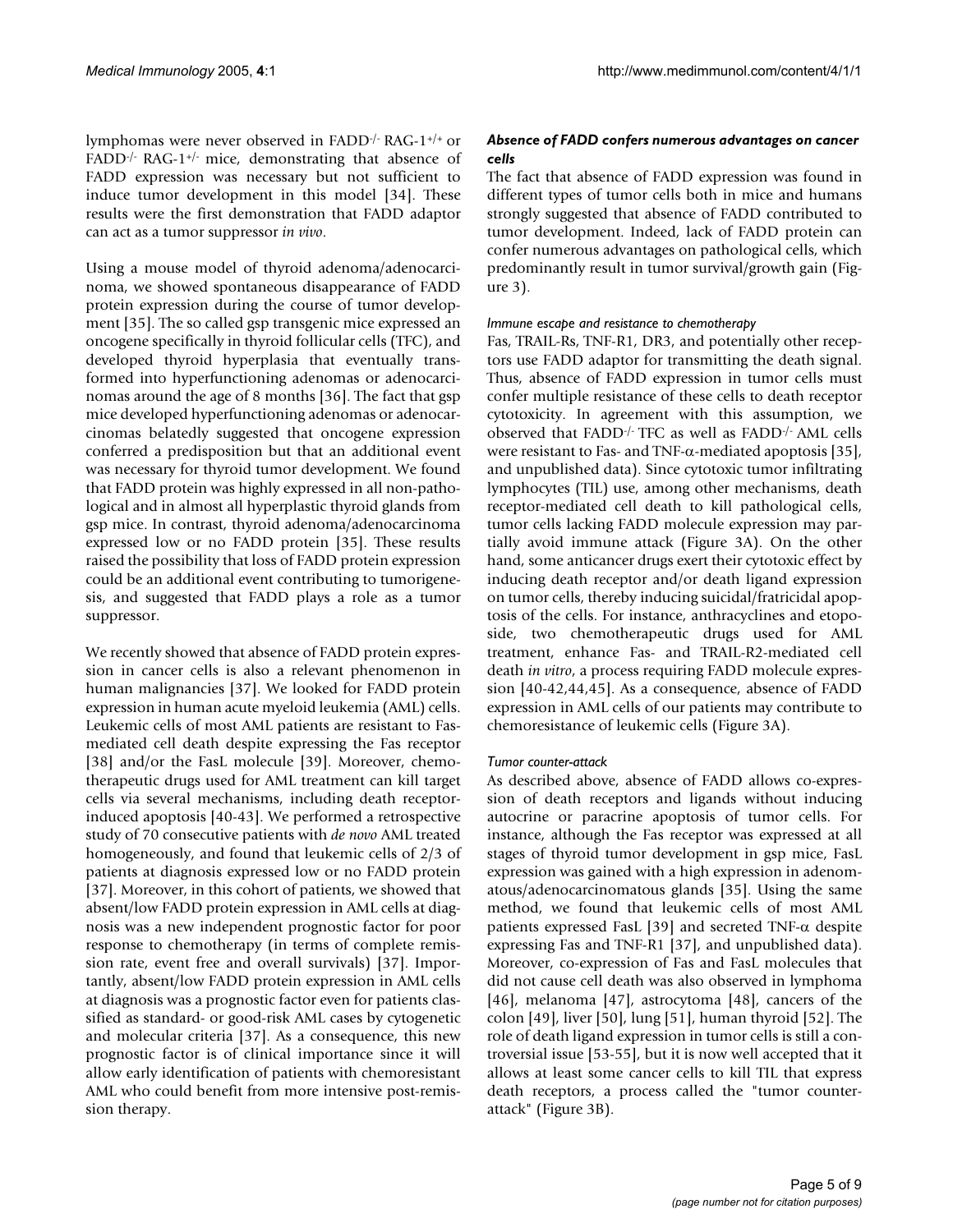<span id="page-6-0"></span>

#### Figure 3

**Lack of FADD expression confers survival/growth advantages on tumor cells.** Absence of FADD protein confers multiple death receptor-mediated apoptosis resistance and allows tumor cells to co-express death receptors and ligands without committing cell death. **(A)** Lack of FADD contributes to immune escape and resistance to chemotherapy. FADD deficient tumor cells resist death receptor-mediated apoptosis induced by TIL and chemotherapeutic drugs. Anthracyclines increase Fas and FasL expression on tumor cells. Etoposide induces Fas receptor trimerization, leading to Fas-mediated cell death independently of FasL expression. Both drugs enhance TRAIL-R2-mediated apoptosis. **(B)** Lack of FADD contributes to tumor counterattack. Lack of FADD expression allows many types of tumor cells to express innocuously functional FasL that can kill TIL. Secretion of TNF-α by AML cells can have cytotoxic effects on TIL. **(C)** Lack of FADD contributes to tumor growth. In the absence of FADD, Fas signaling leads to a proliferative signal instead of an apoptotic one. Concomitant death receptor and ligand expression, in the absence of FADD, allows autocrine (in red) and paracrine (in orange) proliferation of tumor cells. Activated TIL can contribute to paracrine (in purple) proliferation of FADD-deficient tumor cells.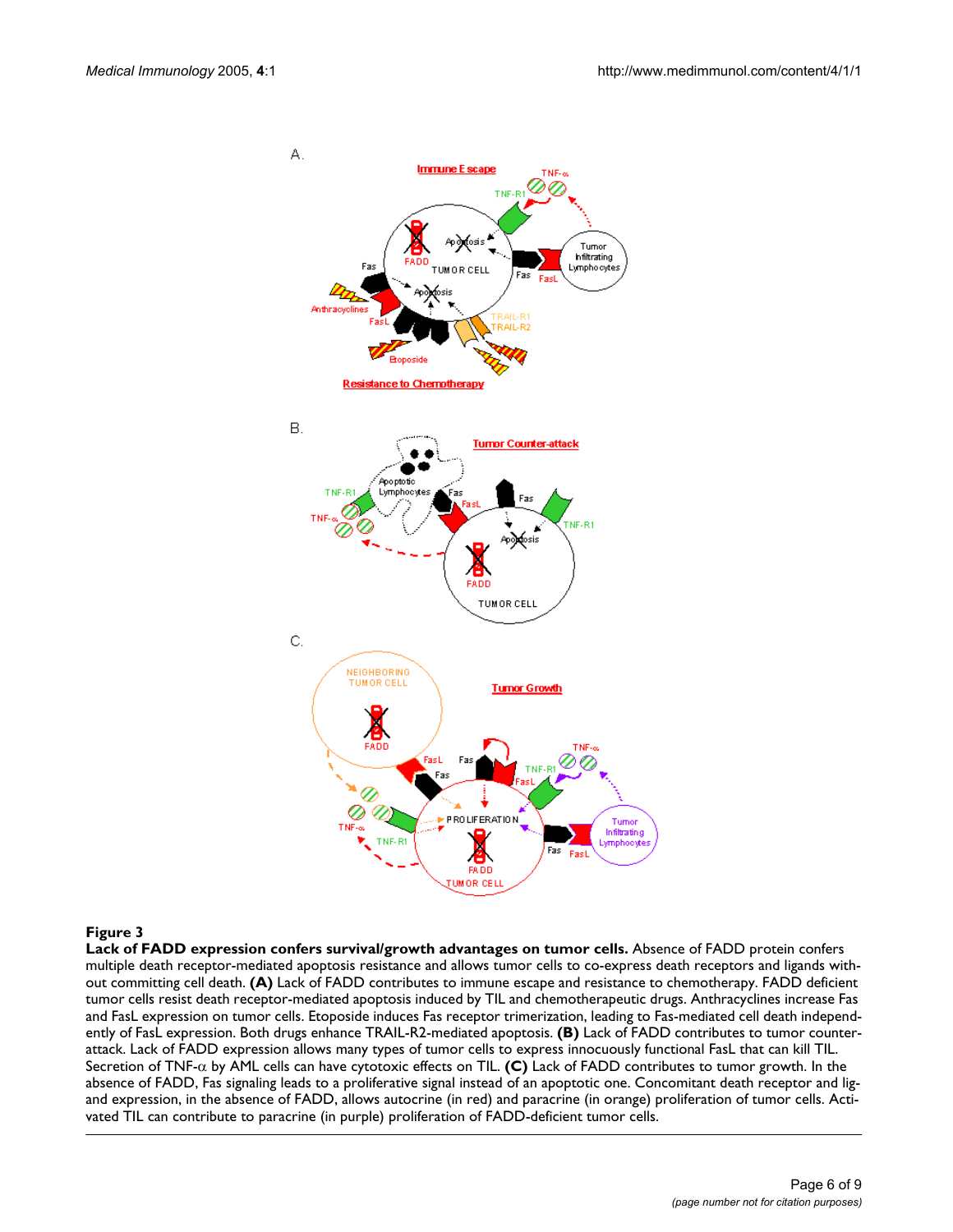#### *Proliferative advantage*

Since the tumor counter-attack hypothesis cannot apply to all types of cancer cells, one could wonder whether other benefits of death ligand expression by tumor cells exists. Previous reports demonstrated that Fas signaling could lead to proliferation instead of apoptosis, depending on the cell type and the environmental conditions [56-58]. For instance, agonistic anti-Fas antibody-induced proliferation of hematological and non-hematological tumors has been described [59]. Moreover, we have shown that stimulation of FADD lacking thyrocytes by an agonistic anti-Fas antibody resulted in accelerated growth of TFC, via a particular Daxx adaptor-mediated pathway [35]. Therefore, Fas signaling, particularly in the absence of FADD, can confer proliferative advantage on tumor cells (Figure [3C](#page-6-0)). Thus, FasL expression on Fas+ FADDadenomatous/adenocarcinomatous thyroid from gsp mice, as well as on human AML cells, may allow both autocrine and paracrine proliferation of these cells [35,37] (Figure [3](#page-6-0)C). Furthermore, we can formulate the same hypothesis for TNF-α secretion by TNF-R1 expressing leukemic cells (Figure [3](#page-6-0)C). If our hypotheses are correct, then activated TIL that express death ligands could contribute to FADD-deficient tumor proliferation (Figure [3C](#page-6-0)).

#### *Restoring FADD protein expression- a new therapeutic issue*

Absence of FADD expression could confer multiple growth advantages on cancer cells (Figure [3\)](#page-6-0), and is expected to contribute to disease progression. As a consequence, finding how to restore FADD protein expression in FADD-negative tumor cells represents a research field with potentially direct clinical applications. In fact, it is possible that some of the current cancer treatments act, at least partially, through this mechanism. For instance, carboplatin is a cytotoxic drug potentially effective at reestablishing functional FADD protein expression. Indeed, the human tongue carcinoma cell lines SCC-9 and SCC-25 express very low levels of FADD protein. Moreover, treatment with carboplatin enhances FADD protein expression, thus rendering cancer cells sensitive to Fas-mediated apoptosis [60]. The combination of carboplatin with chemotherapeutic drugs that induce death receptor-mediated cell death may result in improved treatment.

Molecules implicated in FADD regulation of expression also represent new therapeutic targets. However, very little is known about the mechanisms leading to absent/low FADD protein expression in tumor cells. In SCC-9 and SCC-25 carcinoma cell lines, carboplatin upregulated FADD protein expression by increasing FADD mRNA [60]. However, FADD mRNA was normally expressed in mouse thyroid adenoma/adenocarcinoma and in human AML cells, and lack of FADD mRNA could not account for poor FADD protein expression in these cancer cells [35,37]. These results suggest that several mechanisms could be implicated in loss of FADD protein, depending on the type of cell and the environmental pressure. Besides, docking FADD protein away from the death receptor, in the nucleus for example, would have the same consequences. Understanding such mechanisms is the first necessary step towards development of new anticancer drugs targeting molecules that regulate FADD protein expression.

#### **Conclusion**

FADD is mainly known as a key adaptor molecule for numerous death receptors. However, increasing evidences have shown that FADD is a much more complex molecule implicated in apoptosis, survival, cell cycle progression, and proliferation of the cells. Therefore, FADD plays a central role in the frightening control of cell death and life. As a consequence, a defect in the FADD molecule can contribute to the development of diseases, and particularly cancer. Absence of FADD protein expression is a marker of tumor development in the mouse, and a prognostic factor for poor response to chemotherapy in humans. Since FADD deficiency could contribute to several malignancies, in view of its almost ubiquitous pattern of expression, study of the role of FADD in tumor development, growth, and resistance to treatment, and understanding how the expression of this puzzling molecule is regulated, are targets that merit further investigation.

### **Authors' Contributions**

LT conceived the review and drafted the manuscript. GC participated in conceiving the review. AB and GC participated in the preparation of the manuscript. All authors read and approved the final manuscript.

#### **Acknowledgments**

LT is a recipient of a "Société Française d'Hématologie" (SFH) post-doctoral training fellowship. This work was supported by the Institut National de la Santé Et de la Recherche Médicale (INSERM).

#### **References**

- 1. Kim PK, Dutra AS, Chandrasekharappa SC, Puck JM: **[Genomic](http://www.ncbi.nlm.nih.gov/entrez/query.fcgi?cmd=Retrieve&db=PubMed&dopt=Abstract&list_uids=8955195) [structure and mapping of human FADD, an intracellular](http://www.ncbi.nlm.nih.gov/entrez/query.fcgi?cmd=Retrieve&db=PubMed&dopt=Abstract&list_uids=8955195) [mediator of lymphocyte apoptosis.](http://www.ncbi.nlm.nih.gov/entrez/query.fcgi?cmd=Retrieve&db=PubMed&dopt=Abstract&list_uids=8955195)** *J Immunol* 1996, **157:**5461-5466.
- 2. Katoh M: **[FLJ10261 gene, located within the CCND1-EMS1](http://www.ncbi.nlm.nih.gov/entrez/query.fcgi?cmd=Retrieve&db=PubMed&dopt=Abstract&list_uids=12739008) locus on human chromosome 11q13, encodes the eight[transmembrane protein homologous to C12orf3, C11orf25](http://www.ncbi.nlm.nih.gov/entrez/query.fcgi?cmd=Retrieve&db=PubMed&dopt=Abstract&list_uids=12739008) [and FLJ34272 gene products.](http://www.ncbi.nlm.nih.gov/entrez/query.fcgi?cmd=Retrieve&db=PubMed&dopt=Abstract&list_uids=12739008)** *Int J Oncol* 2003, **22:**1375-1381.
- 3. Zhang J, Winoto A: **[A mouse Fas-associated protein with](http://www.ncbi.nlm.nih.gov/entrez/query.fcgi?cmd=Retrieve&db=PubMed&dopt=Abstract&list_uids=8649383) [homology to the human Mort1/FADD protein is essential for](http://www.ncbi.nlm.nih.gov/entrez/query.fcgi?cmd=Retrieve&db=PubMed&dopt=Abstract&list_uids=8649383) [Fas-induced apoptosis.](http://www.ncbi.nlm.nih.gov/entrez/query.fcgi?cmd=Retrieve&db=PubMed&dopt=Abstract&list_uids=8649383)** *Mol Cell Biol* 1996, **16:**2756-2763.
- 4. Chinnaiyan AM, O'Rourke K, Tewari M, Dixit VM: **[FADD, a novel](http://www.ncbi.nlm.nih.gov/entrez/query.fcgi?cmd=Retrieve&db=PubMed&dopt=Abstract&list_uids=7538907) [death domain-containing protein, interacts with the death](http://www.ncbi.nlm.nih.gov/entrez/query.fcgi?cmd=Retrieve&db=PubMed&dopt=Abstract&list_uids=7538907) [domain of Fas and initiates apoptosis.](http://www.ncbi.nlm.nih.gov/entrez/query.fcgi?cmd=Retrieve&db=PubMed&dopt=Abstract&list_uids=7538907)** *Cell* 1995, **81:**505-512.
- 5. Weber CH, Vincenz C: **[The death domain superfamily: a tale of](http://www.ncbi.nlm.nih.gov/entrez/query.fcgi?cmd=Retrieve&db=PubMed&dopt=Abstract&list_uids=11504623) [two interfaces?](http://www.ncbi.nlm.nih.gov/entrez/query.fcgi?cmd=Retrieve&db=PubMed&dopt=Abstract&list_uids=11504623)** *Trends Biochem Sci* 2001, **26:**475-481.
- 6. Eberstadt M, Huang B, Chen Z, Meadows RP, Ng SC, Zheng L, Lenardo MJ, Fesik SW: **[NMR structure and mutagenesis of the](http://www.ncbi.nlm.nih.gov/entrez/query.fcgi?cmd=Retrieve&db=PubMed&dopt=Abstract&list_uids=9582077)**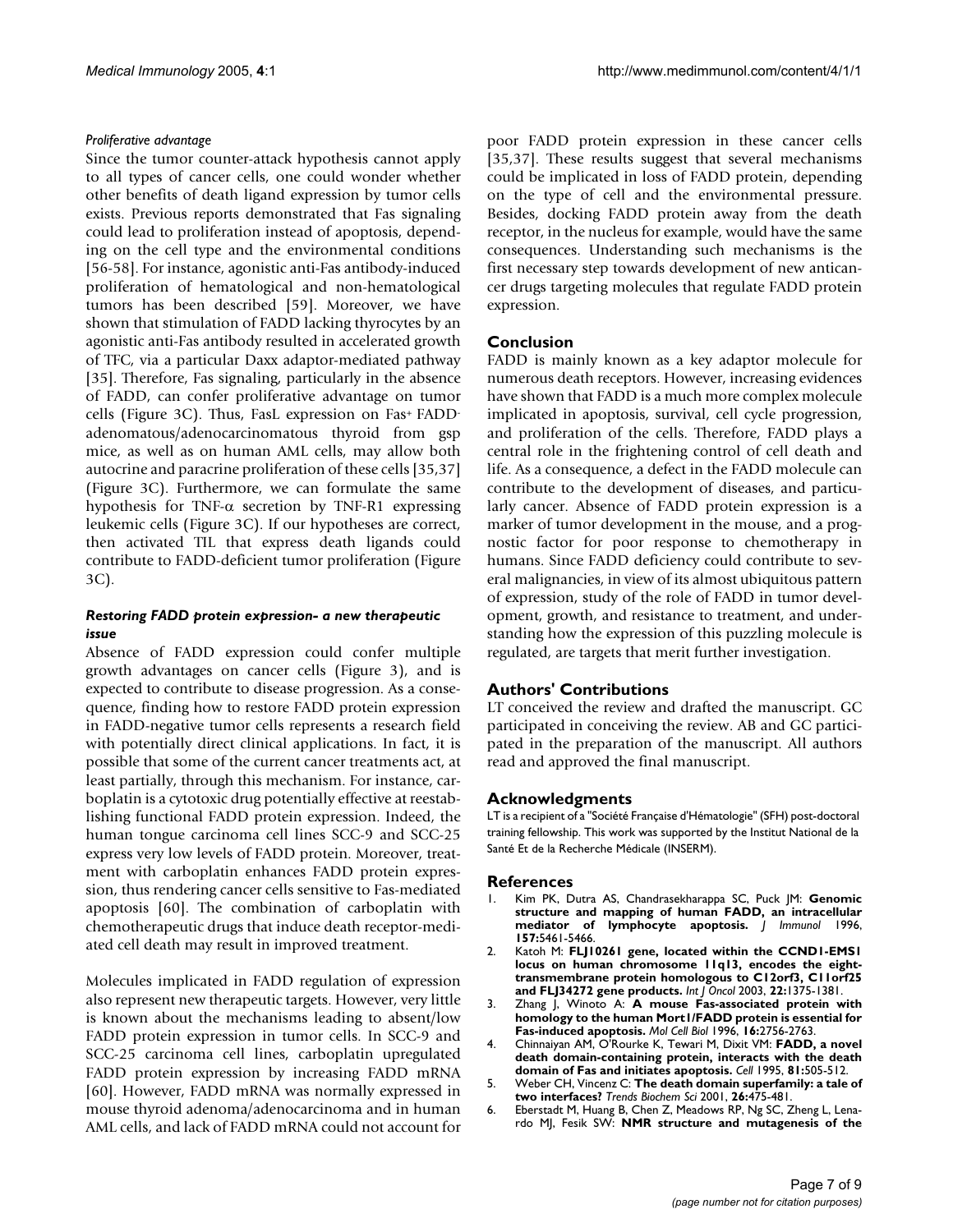**[FADD \(Mort1\) death-effector domain.](http://www.ncbi.nlm.nih.gov/entrez/query.fcgi?cmd=Retrieve&db=PubMed&dopt=Abstract&list_uids=9582077)** *Nature* 1998, **392:**941-945.

- 7. Scaffidi C, Volkland J, Blomberg I, Hoffmann I, Krammer PH, Peter ME: **[Phosphorylation of FADD/ MORT1 at serine 194 and associ](http://www.ncbi.nlm.nih.gov/entrez/query.fcgi?cmd=Retrieve&db=PubMed&dopt=Abstract&list_uids=10640736)[ation with a 70-kDa cell cycle-regulated protein kinase.](http://www.ncbi.nlm.nih.gov/entrez/query.fcgi?cmd=Retrieve&db=PubMed&dopt=Abstract&list_uids=10640736)** *J Immunol* 2000, **164:**1236-1242.
- 8. Hua ZC, Sohn SJ, Kang C, Cado D, Winoto A: **[A function of Fas](http://www.ncbi.nlm.nih.gov/entrez/query.fcgi?cmd=Retrieve&db=PubMed&dopt=Abstract&list_uids=12705854)[associated death domain protein in cell cycle progression](http://www.ncbi.nlm.nih.gov/entrez/query.fcgi?cmd=Retrieve&db=PubMed&dopt=Abstract&list_uids=12705854) localized to a single amino acid at its C-terminal region.** *Immunity* 2003, **18:**513-521.
- 9. Gomez-Angelats M, Cidlowski JA: **[Molecular evidence for the](http://www.ncbi.nlm.nih.gov/entrez/query.fcgi?cmd=Retrieve&db=PubMed&dopt=Abstract&list_uids=12815462) [nuclear localization of FADD.](http://www.ncbi.nlm.nih.gov/entrez/query.fcgi?cmd=Retrieve&db=PubMed&dopt=Abstract&list_uids=12815462)** *Cell Death Differ* 2003, **10:**791-797.
- 10. Screaton RA, Kiessling S, Sansom OJ, Millar CB, Maddison K, Bird A, Clarke AR, Frisch SM: **[Fas-associated death domain protein](http://www.ncbi.nlm.nih.gov/entrez/query.fcgi?cmd=Retrieve&db=PubMed&dopt=Abstract&list_uids=12702765) interacts with methyl-CpG binding domain protein 4: a [potential link between genome surveillance and apoptosis.](http://www.ncbi.nlm.nih.gov/entrez/query.fcgi?cmd=Retrieve&db=PubMed&dopt=Abstract&list_uids=12702765)** *Proc Natl Acad Sci U S A* 2003, **100:**5211-5216.
- 11. Yeh WC, Pompa JL, McCurrach ME, Shu HB, Elia AJ, Shahinian A, Ng M, Wakeham A, Khoo W, Mitchell K, El-Deiry WS, Lowe SW, Goeddel DV, Mak TW: **[FADD: essential for embryo development](http://www.ncbi.nlm.nih.gov/entrez/query.fcgi?cmd=Retrieve&db=PubMed&dopt=Abstract&list_uids=9506948) [and signaling from some, but not all, inducers of apoptosis.](http://www.ncbi.nlm.nih.gov/entrez/query.fcgi?cmd=Retrieve&db=PubMed&dopt=Abstract&list_uids=9506948)** *Science* 1998, **279:**1954-1958.
- 12. Zhang J, Cado D, Chen A, Kabra NH, Winoto A: **[Fas-mediated](http://www.ncbi.nlm.nih.gov/entrez/query.fcgi?cmd=Retrieve&db=PubMed&dopt=Abstract&list_uids=9521326) [apoptosis and activation-induced T-cell proliferation are](http://www.ncbi.nlm.nih.gov/entrez/query.fcgi?cmd=Retrieve&db=PubMed&dopt=Abstract&list_uids=9521326) [defective in mice lacking FADD/Mort1.](http://www.ncbi.nlm.nih.gov/entrez/query.fcgi?cmd=Retrieve&db=PubMed&dopt=Abstract&list_uids=9521326)** *Nature* 1998, **392:**296-300.
- 13. Watanabe-Fukunaga R, Brannan CI, Copeland NG, Jenkins NA, Nagata S: **[Lymphoproliferation disorder in mice explained by](http://www.ncbi.nlm.nih.gov/entrez/query.fcgi?cmd=Retrieve&db=PubMed&dopt=Abstract&list_uids=1372394) [defects in Fas antigen that mediates apoptosis.](http://www.ncbi.nlm.nih.gov/entrez/query.fcgi?cmd=Retrieve&db=PubMed&dopt=Abstract&list_uids=1372394)** *Nature* 1992, **356:**314-317.
- 14. Adachi M, Suematsu S, Kondo T, Ogasawara J, Tanaka T, Yoshida N, Nagata S: **[Targeted mutation in the Fas gene causes hyperpla](http://www.ncbi.nlm.nih.gov/entrez/query.fcgi?cmd=Retrieve&db=PubMed&dopt=Abstract&list_uids=7581453)[sia in peripheral lymphoid organs and liver.](http://www.ncbi.nlm.nih.gov/entrez/query.fcgi?cmd=Retrieve&db=PubMed&dopt=Abstract&list_uids=7581453)** *Nat Genet* 1995, **11:**294-300.
- 15. Kuang AA, Diehl GE, Zhang J, Winoto A: **[FADD is required for](http://www.ncbi.nlm.nih.gov/entrez/query.fcgi?cmd=Retrieve&db=PubMed&dopt=Abstract&list_uids=10862756) [DR4- and DR5-mediated apoptosis: lack of trail-induced](http://www.ncbi.nlm.nih.gov/entrez/query.fcgi?cmd=Retrieve&db=PubMed&dopt=Abstract&list_uids=10862756) [apoptosis in FADD-deficient mouse embryonic fibroblasts.](http://www.ncbi.nlm.nih.gov/entrez/query.fcgi?cmd=Retrieve&db=PubMed&dopt=Abstract&list_uids=10862756)** *J Biol Chem* 2000, **275:**25065-25068.
- 16. Nagata S: **[Apoptosis by death factor.](http://www.ncbi.nlm.nih.gov/entrez/query.fcgi?cmd=Retrieve&db=PubMed&dopt=Abstract&list_uids=9039262)** *Cell* 1997, **88:**355-365.
- Kischkel FC, Lawrence DA, Tinel A, LeBlanc H, Virmani A, Schow P, Gazdar A, Blenis J, Arnott D, Ashkenazi A: **[Death receptor](http://www.ncbi.nlm.nih.gov/entrez/query.fcgi?cmd=Retrieve&db=PubMed&dopt=Abstract&list_uids=11583996) [recruitment of endogenous caspase-10 and apoptosis initia](http://www.ncbi.nlm.nih.gov/entrez/query.fcgi?cmd=Retrieve&db=PubMed&dopt=Abstract&list_uids=11583996)[tion in the absence of caspase-8.](http://www.ncbi.nlm.nih.gov/entrez/query.fcgi?cmd=Retrieve&db=PubMed&dopt=Abstract&list_uids=11583996)** *J Biol Chem* 2001, **276:**46639-46646.
- 18. Wang J, Chun HJ, Wong W, Spencer DM, Lenardo MJ: **[Caspase-10](http://www.ncbi.nlm.nih.gov/entrez/query.fcgi?cmd=Retrieve&db=PubMed&dopt=Abstract&list_uids=11717445) [is an initiator caspase in death receptor signaling.](http://www.ncbi.nlm.nih.gov/entrez/query.fcgi?cmd=Retrieve&db=PubMed&dopt=Abstract&list_uids=11717445)** *Proc Natl Acad Sci U S A* 2001, **98:**13884-13888.
- 19. Kischkel FC, Hellbardt S, Behrmann I, Germer M, Pawlita M, Krammer PH, Peter ME: **[Cytotoxicity-dependent APO-1 \(Fas/](http://www.ncbi.nlm.nih.gov/entrez/query.fcgi?cmd=Retrieve&db=PubMed&dopt=Abstract&list_uids=8521815) [CD95\)-associated proteins form a death-inducing signaling](http://www.ncbi.nlm.nih.gov/entrez/query.fcgi?cmd=Retrieve&db=PubMed&dopt=Abstract&list_uids=8521815) [complex \(DISC\) with the receptor.](http://www.ncbi.nlm.nih.gov/entrez/query.fcgi?cmd=Retrieve&db=PubMed&dopt=Abstract&list_uids=8521815)** *Embo J* 1995, **14:**5579-5588.
- 20. Muzio M, Chinnaiyan AM, Kischkel FC, O'Rourke K, Shevchenko A, Ni J, Scaffidi C, Bretz JD, Zhang M, Gentz R, Mann M, Krammer PH, Peter ME, Dixit VM: **[FLICE, a novel FADD-homologous ICE/](http://www.ncbi.nlm.nih.gov/entrez/query.fcgi?cmd=Retrieve&db=PubMed&dopt=Abstract&list_uids=8681377) [CED-3-like protease, is recruited to the CD95 \(Fas/APO-1\)](http://www.ncbi.nlm.nih.gov/entrez/query.fcgi?cmd=Retrieve&db=PubMed&dopt=Abstract&list_uids=8681377) [death--inducing signaling complex.](http://www.ncbi.nlm.nih.gov/entrez/query.fcgi?cmd=Retrieve&db=PubMed&dopt=Abstract&list_uids=8681377)** *Cell* 1996, **85:**817-827.
- 21. Martin DA, Siegel RM, Zheng L, Lenardo MJ: **[Membrane oligomer](http://www.ncbi.nlm.nih.gov/entrez/query.fcgi?cmd=Retrieve&db=PubMed&dopt=Abstract&list_uids=9468483)[ization and cleavage activates the caspase-8 \(FLICE/](http://www.ncbi.nlm.nih.gov/entrez/query.fcgi?cmd=Retrieve&db=PubMed&dopt=Abstract&list_uids=9468483) [MACHalpha1\) death signal.](http://www.ncbi.nlm.nih.gov/entrez/query.fcgi?cmd=Retrieve&db=PubMed&dopt=Abstract&list_uids=9468483)** *J Biol Chem* 1998, **273:**4345-4349.
- 22. Tibbetts MD, Zheng L, Lenardo MJ: **[The death effector domain](http://www.ncbi.nlm.nih.gov/entrez/query.fcgi?cmd=Retrieve&db=PubMed&dopt=Abstract&list_uids=12719729) [protein family: regulators of cellular homeostasis.](http://www.ncbi.nlm.nih.gov/entrez/query.fcgi?cmd=Retrieve&db=PubMed&dopt=Abstract&list_uids=12719729)** *Nat Immunol* 2003, **4:**404-409.
- 23. Thome M, Schneider P, Hofmann K, Fickenscher H, Meinl E, Neipel F, Mattmann C, Burns K, Bodmer JL, Schroter M, Scaffidi C, Krammer PH, Peter ME, Tschopp J: **[Viral FLICE-inhibitory proteins](http://www.ncbi.nlm.nih.gov/entrez/query.fcgi?cmd=Retrieve&db=PubMed&dopt=Abstract&list_uids=9087414) [\(FLIPs\) prevent apoptosis induced by death receptors.](http://www.ncbi.nlm.nih.gov/entrez/query.fcgi?cmd=Retrieve&db=PubMed&dopt=Abstract&list_uids=9087414)** *Nature* 1997, **386:**517-521.
- 24. Irmler M, Thome M, Hahne M, Schneider P, Hofmann K, Steiner V, Bodmer JL, Schroter M, Burns K, Mattmann C, Rimoldi D, French LE, Tschopp J: **[Inhibition of death receptor signals by cellular](http://www.ncbi.nlm.nih.gov/entrez/query.fcgi?cmd=Retrieve&db=PubMed&dopt=Abstract&list_uids=9217161) [FLIP.](http://www.ncbi.nlm.nih.gov/entrez/query.fcgi?cmd=Retrieve&db=PubMed&dopt=Abstract&list_uids=9217161)** *Nature* 1997, **388:**190-195.
- 25. Siegel RM, Martin DA, Zheng L, Ng SY, Bertin J, Cohen J, Lenardo MJ: **[Death-effector filaments: novel cytoplasmic structures that](http://www.ncbi.nlm.nih.gov/entrez/query.fcgi?cmd=Retrieve&db=PubMed&dopt=Abstract&list_uids=9606215) [recruit caspases and trigger apoptosis.](http://www.ncbi.nlm.nih.gov/entrez/query.fcgi?cmd=Retrieve&db=PubMed&dopt=Abstract&list_uids=9606215)** *J Cell Biol* 1998, **141:**1243-1253.
- 26. Newton K, Harris AW, Bath ML, Smith KG, Strasser A: **[A dominant](http://www.ncbi.nlm.nih.gov/entrez/query.fcgi?cmd=Retrieve&db=PubMed&dopt=Abstract&list_uids=9450996) interfering mutant of FADD/MORT1 enhances deletion of [autoreactive thymocytes and inhibits proliferation of](http://www.ncbi.nlm.nih.gov/entrez/query.fcgi?cmd=Retrieve&db=PubMed&dopt=Abstract&list_uids=9450996) [mature T lymphocytes.](http://www.ncbi.nlm.nih.gov/entrez/query.fcgi?cmd=Retrieve&db=PubMed&dopt=Abstract&list_uids=9450996)** *Embo J* 1998, **17:**706-718.
- 27. Kabra NH, Kang C, Hsing LC, Zhang J, Winoto A: **[T cell-specific](http://www.ncbi.nlm.nih.gov/entrez/query.fcgi?cmd=Retrieve&db=PubMed&dopt=Abstract&list_uids=11353862) [FADD-deficient mice: FADD is required for early T cell](http://www.ncbi.nlm.nih.gov/entrez/query.fcgi?cmd=Retrieve&db=PubMed&dopt=Abstract&list_uids=11353862) [development.](http://www.ncbi.nlm.nih.gov/entrez/query.fcgi?cmd=Retrieve&db=PubMed&dopt=Abstract&list_uids=11353862)** *Proc Natl Acad Sci U S A* 2001, **98:**6307-6312.
- 28. Strasser A, Newton K: **[FADD/MORT1, a signal transducer that](http://www.ncbi.nlm.nih.gov/entrez/query.fcgi?cmd=Retrieve&db=PubMed&dopt=Abstract&list_uids=10399313) [can promote cell death or cell growth.](http://www.ncbi.nlm.nih.gov/entrez/query.fcgi?cmd=Retrieve&db=PubMed&dopt=Abstract&list_uids=10399313)** *Int J Biochem Cell Biol* 1999, **31:**533-537.
- 29. Newton K, Kurts C, Harris AW, Strasser A: **[Effects of a dominant](http://www.ncbi.nlm.nih.gov/entrez/query.fcgi?cmd=Retrieve&db=PubMed&dopt=Abstract&list_uids=11250157) [interfering mutant of FADD on signal transduction in acti](http://www.ncbi.nlm.nih.gov/entrez/query.fcgi?cmd=Retrieve&db=PubMed&dopt=Abstract&list_uids=11250157)[vated T cells.](http://www.ncbi.nlm.nih.gov/entrez/query.fcgi?cmd=Retrieve&db=PubMed&dopt=Abstract&list_uids=11250157)** *Curr Biol* 2001, **11:**273-276.
- 30. Beisner DR, Chu IH, Arechiga AF, Hedrick SM, Walsh CM: **[The](http://www.ncbi.nlm.nih.gov/entrez/query.fcgi?cmd=Retrieve&db=PubMed&dopt=Abstract&list_uids=12817005) [requirements for Fas-associated death domain signaling in](http://www.ncbi.nlm.nih.gov/entrez/query.fcgi?cmd=Retrieve&db=PubMed&dopt=Abstract&list_uids=12817005) [mature T cell activation and survival.](http://www.ncbi.nlm.nih.gov/entrez/query.fcgi?cmd=Retrieve&db=PubMed&dopt=Abstract&list_uids=12817005)** *J Immunol* 2003, **171:**247-256.
- 31. Zhang J, Kabra NH, Cado D, Kang C, Winoto A: **[FADD-deficient](http://www.ncbi.nlm.nih.gov/entrez/query.fcgi?cmd=Retrieve&db=PubMed&dopt=Abstract&list_uids=11390402) [T cells exhibit a disaccord in regulation of the cell cycle](http://www.ncbi.nlm.nih.gov/entrez/query.fcgi?cmd=Retrieve&db=PubMed&dopt=Abstract&list_uids=11390402) [machinery.](http://www.ncbi.nlm.nih.gov/entrez/query.fcgi?cmd=Retrieve&db=PubMed&dopt=Abstract&list_uids=11390402)** *J Biol Chem* 2001, **276:**29815-29818.
- 32. Alappat EC, Volkland J, Peter ME: **[Cell cycle effects by C-FADD](http://www.ncbi.nlm.nih.gov/entrez/query.fcgi?cmd=Retrieve&db=PubMed&dopt=Abstract&list_uids=12954630) [depend on its C-terminal phosphorylation site.](http://www.ncbi.nlm.nih.gov/entrez/query.fcgi?cmd=Retrieve&db=PubMed&dopt=Abstract&list_uids=12954630)** *J Biol Chem* 2003, **278:**41585-41588.
- 33. Shimada K, Matsuyoshi S, Nakamura M, Ishida E, Kishi M, Konishi N: **[Phosphorylation of FADD is critical for sensitivity to antican](http://www.ncbi.nlm.nih.gov/entrez/query.fcgi?cmd=Retrieve&db=PubMed&dopt=Abstract&list_uids=15001534)[cer drug-induced apoptosis.](http://www.ncbi.nlm.nih.gov/entrez/query.fcgi?cmd=Retrieve&db=PubMed&dopt=Abstract&list_uids=15001534)** *Carcinogenesis* 2004, **25:**1089-1097.
- 34. Newton K, Harris AW, Strasser A: **[FADD/MORT1 regulates the](http://www.ncbi.nlm.nih.gov/entrez/query.fcgi?cmd=Retrieve&db=PubMed&dopt=Abstract&list_uids=10698935) [pre-TCR checkpoint and can function as a tumour](http://www.ncbi.nlm.nih.gov/entrez/query.fcgi?cmd=Retrieve&db=PubMed&dopt=Abstract&list_uids=10698935) [suppressor.](http://www.ncbi.nlm.nih.gov/entrez/query.fcgi?cmd=Retrieve&db=PubMed&dopt=Abstract&list_uids=10698935)** *Embo J* 2000, **19:**931-941.
- 35. Tourneur L, Mistou S, Michiels FM, Devauchelle V, Renia L, Feunteun J, Chiocchia G: **[Loss of FADD protein expression results in a](http://www.ncbi.nlm.nih.gov/entrez/query.fcgi?cmd=Retrieve&db=PubMed&dopt=Abstract&list_uids=12743602) [biased Fas-signaling pathway and correlates with the devel](http://www.ncbi.nlm.nih.gov/entrez/query.fcgi?cmd=Retrieve&db=PubMed&dopt=Abstract&list_uids=12743602)[opment of tumoral status in thyroid follicular cells.](http://www.ncbi.nlm.nih.gov/entrez/query.fcgi?cmd=Retrieve&db=PubMed&dopt=Abstract&list_uids=12743602)** *Oncogene* 2003, **22:**2795-2804.
- Michiels FM, Caillou B, Talbot M, Dessarps-Freichey F, Maunoury MT, Schlumberger M, Mercken L, Monier R, Feunteun J: **[Oncogenic](http://www.ncbi.nlm.nih.gov/entrez/query.fcgi?cmd=Retrieve&db=PubMed&dopt=Abstract&list_uids=7937980) [potential of guanine nucleotide stimulatory factor alpha sub](http://www.ncbi.nlm.nih.gov/entrez/query.fcgi?cmd=Retrieve&db=PubMed&dopt=Abstract&list_uids=7937980)[unit in thyroid glands of transgenic mice.](http://www.ncbi.nlm.nih.gov/entrez/query.fcgi?cmd=Retrieve&db=PubMed&dopt=Abstract&list_uids=7937980)** *Proc Natl Acad Sci U S A* 1994, **91:**10488-10492.
- 37. Tourneur L, Delluc S, Levy V, Valensi F, Radford-Weiss I, Legrand O, Vargaftig J, Boix C, Macintyre EA, Varet B, Chiocchia G, Buzyn A: **Absence or Low Expression of Fas-Associated Protein with [Death Domain in Acute Myeloid Leukemia Cells Predicts](http://www.ncbi.nlm.nih.gov/entrez/query.fcgi?cmd=Retrieve&db=PubMed&dopt=Abstract&list_uids=15520222) [Resistance to Chemotherapy and Poor Outcome.](http://www.ncbi.nlm.nih.gov/entrez/query.fcgi?cmd=Retrieve&db=PubMed&dopt=Abstract&list_uids=15520222)** *Cancer Res* 2004, **64:**8101-8108.
- lijima N, Miyamura K, Itou T, Tanimoto M, Sobue R, Saito H: [Func](http://www.ncbi.nlm.nih.gov/entrez/query.fcgi?cmd=Retrieve&db=PubMed&dopt=Abstract&list_uids=9389707)**[tional expression of Fas \(CD95\) in acute myeloid leukemia](http://www.ncbi.nlm.nih.gov/entrez/query.fcgi?cmd=Retrieve&db=PubMed&dopt=Abstract&list_uids=9389707) cells in the context of CD34 and CD38 expression: possible [correlation with sensitivity to chemotherapy.](http://www.ncbi.nlm.nih.gov/entrez/query.fcgi?cmd=Retrieve&db=PubMed&dopt=Abstract&list_uids=9389707)** *Blood* 1997, **90:**4901-4909.
- Buzyn A, Petit F, Ostankovitch M, Figueiredo S, Varet B, Guillet JG, Ameisen JC, Estaquier J: **[Membrane-bound Fas \(Apo-1/CD95\)](http://www.ncbi.nlm.nih.gov/entrez/query.fcgi?cmd=Retrieve&db=PubMed&dopt=Abstract&list_uids=10556200) [ligand on leukemic cells: A mechanism of tumor immune](http://www.ncbi.nlm.nih.gov/entrez/query.fcgi?cmd=Retrieve&db=PubMed&dopt=Abstract&list_uids=10556200) [escape in leukemia patients.](http://www.ncbi.nlm.nih.gov/entrez/query.fcgi?cmd=Retrieve&db=PubMed&dopt=Abstract&list_uids=10556200)** *Blood* 1999, **94:**3135-3140.
- 40. Laurent G, Jaffrezou JP: **[Signaling pathways activated by](http://www.ncbi.nlm.nih.gov/entrez/query.fcgi?cmd=Retrieve&db=PubMed&dopt=Abstract&list_uids=11493433) [daunorubicin.](http://www.ncbi.nlm.nih.gov/entrez/query.fcgi?cmd=Retrieve&db=PubMed&dopt=Abstract&list_uids=11493433)** *Blood* 2001, **98:**913-924.
- 41. Friesen C, Fulda S, Debatin KM: **[Cytotoxic drugs and the CD95](http://www.ncbi.nlm.nih.gov/entrez/query.fcgi?cmd=Retrieve&db=PubMed&dopt=Abstract&list_uids=10557062) [pathway.](http://www.ncbi.nlm.nih.gov/entrez/query.fcgi?cmd=Retrieve&db=PubMed&dopt=Abstract&list_uids=10557062)** *Leukemia* 1999, **13:**1854-1858.
- 42. Wen J, Ramadevi N, Nguyen D, Perkins C, Worthington E, Bhalla K: **Antileukemic drugs increase death receptor 5 levels and [enhance Apo-2L-induced apoptosis of human acute leuke](http://www.ncbi.nlm.nih.gov/entrez/query.fcgi?cmd=Retrieve&db=PubMed&dopt=Abstract&list_uids=11090076)[mia cells.](http://www.ncbi.nlm.nih.gov/entrez/query.fcgi?cmd=Retrieve&db=PubMed&dopt=Abstract&list_uids=11090076)** *Blood* 2000, **96:**3900-3906.
- Altucci L, Rossin A, Raffelsberger W, Reitmair A, Chomienne C, Gronemeyer H: **[Retinoic acid-induced apoptosis in leukemia](http://www.ncbi.nlm.nih.gov/entrez/query.fcgi?cmd=Retrieve&db=PubMed&dopt=Abstract&list_uids=11385504) [cells is mediated by paracrine action of tumor-selective](http://www.ncbi.nlm.nih.gov/entrez/query.fcgi?cmd=Retrieve&db=PubMed&dopt=Abstract&list_uids=11385504) [death ligand TRAIL.](http://www.ncbi.nlm.nih.gov/entrez/query.fcgi?cmd=Retrieve&db=PubMed&dopt=Abstract&list_uids=11385504)** *Nat Med* 2001, **7:**680-686.
- 44. Micheau O, Solary E, Hammann A, Dimanche-Boitrel MT: **[Fas lig](http://www.ncbi.nlm.nih.gov/entrez/query.fcgi?cmd=Retrieve&db=PubMed&dopt=Abstract&list_uids=10075697)[and-independent, FADD-mediated activation of the Fas](http://www.ncbi.nlm.nih.gov/entrez/query.fcgi?cmd=Retrieve&db=PubMed&dopt=Abstract&list_uids=10075697) [death pathway by anticancer drugs.](http://www.ncbi.nlm.nih.gov/entrez/query.fcgi?cmd=Retrieve&db=PubMed&dopt=Abstract&list_uids=10075697)** *J Biol Chem* 1999, **274:**7987-7992.
- 45. Micheau O, Solary E, Hammann A, Martin F, Dimanche-Boitrel MT: **[Sensitization of cancer cells treated with cytotoxic drugs to](http://www.ncbi.nlm.nih.gov/entrez/query.fcgi?cmd=Retrieve&db=PubMed&dopt=Abstract&list_uids=9182976) [fas-mediated cytotoxicity.](http://www.ncbi.nlm.nih.gov/entrez/query.fcgi?cmd=Retrieve&db=PubMed&dopt=Abstract&list_uids=9182976)** *J Natl Cancer Inst* 1997, **89:**783-789.
- 46. Mullauer L, Mosberger I, Chott A: **[Fas ligand expression in nodal](http://www.ncbi.nlm.nih.gov/entrez/query.fcgi?cmd=Retrieve&db=PubMed&dopt=Abstract&list_uids=9578088) [non-Hodgkin's lymphoma.](http://www.ncbi.nlm.nih.gov/entrez/query.fcgi?cmd=Retrieve&db=PubMed&dopt=Abstract&list_uids=9578088)** *Mod Pathol* 1998, **11:**369-375.